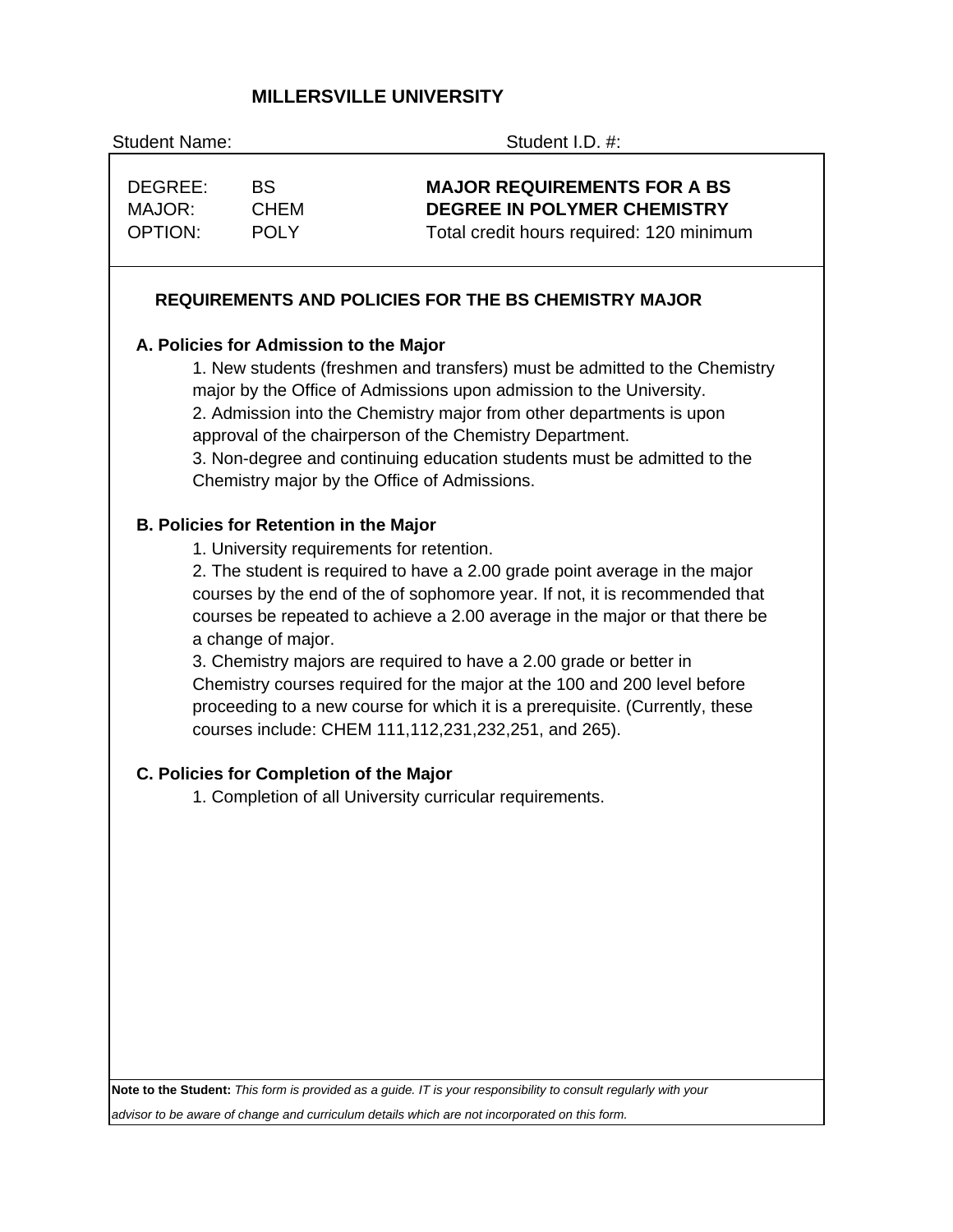# **MAJOR SEQUENCE AND DEGREE REQUIREMENTS**

Other Requirements: **22.0 Credits**

Major: **BS CHEMISTRY** When applicable, up to six of the **REQUIRED** Option: **POLYMER RELATED** courses may be credited toward the Major Field Requirements: **59.0 Credits** Liberal Arts Core subject to normal distribution rules.

| Course                                           |     | No. Short Title                                             | C.H.        | Grade | Course                                 | No. Short Title                                 | C.H. Grade |
|--------------------------------------------------|-----|-------------------------------------------------------------|-------------|-------|----------------------------------------|-------------------------------------------------|------------|
| <b>REQUIRED CHEMISTRY COURSES (48.0 Credits)</b> |     |                                                             |             |       | <b>REQUIRED RELATED (22.0 credits)</b> |                                                 |            |
| <b>CHEM</b>                                      |     | 111 Intro Chemistry I                                       | 4.0         |       |                                        | Mathematics (12.0 credits)                      |            |
| <b>CHEM</b>                                      |     | 112 Intro Chemistry II                                      | 4.0         |       | <b>MATH</b>                            | 161 Calculus I                                  | 4.0        |
| <b>CHEM</b>                                      |     | 188 Freshman Seminar                                        | 1.0         |       | <b>MATH</b>                            | 211 Calculus II                                 | 4.0        |
| <b>CHEM</b>                                      | 231 | Organic Chem I                                              | 4.0         |       | <b>MATH</b>                            | 311 Calculus III                                | 4.0        |
| <b>CHEM</b>                                      |     | 232 Organic Chem II                                         | 4.0         |       |                                        |                                                 |            |
| <b>CHEM</b>                                      |     | 251 Inorganic Chem I                                        | 3.0         |       |                                        | Physics (10.0 credits)                          |            |
| <b>CHEM</b>                                      | 265 | <b>Quant Analysis</b>                                       | 4.0         |       | <b>PHYS</b>                            | 231 Physics I with Calc                         | 5.0        |
| <b>CHEM</b>                                      |     | 341 Physical Chem I                                         | 4.0         |       | <b>PHYS</b>                            | 232 Physics II with Calc                        | 5.0        |
| <b>CHEM</b>                                      |     | 342 Physical Chem II                                        | 4.0         |       |                                        |                                                 |            |
| <b>CHEM</b>                                      |     | 381 Polymer Chem I                                          | 4.0         |       |                                        |                                                 |            |
| <b>CHEM</b>                                      |     | 452 Inorganic Chem II                                       | 3.0         |       |                                        |                                                 |            |
| <b>CHEM</b>                                      | 465 | <b>Analytical Chem</b>                                      | 4.0         |       |                                        |                                                 |            |
| <b>CHEM</b>                                      |     | 482 Polymer Chem II                                         | 4.0         |       |                                        | Suggested general education courses:            |            |
| <b>CHEM</b>                                      | 487 | Seminar in Chem I                                           | 0.5         |       |                                        | BUAD 101, BUAD 161, ECON 101, ECON 102,         |            |
| <b>CHEM</b>                                      | 488 | Seminar in Chem II                                          | 0.5         |       |                                        | and two foreign language courses (101 and 102). |            |
| <b>CHEM</b>                                      |     | 498 Independent Study                                       | 1.0         |       |                                        |                                                 |            |
|                                                  |     |                                                             |             |       |                                        |                                                 |            |
|                                                  |     | <b>CHEMISTRY &amp; RELATED ELECTIVES (min 11.0 Credits)</b> |             |       |                                        |                                                 |            |
| <b>CHEM</b>                                      |     | 300 Cooperative Educ                                        | $3.0 - 6.0$ |       |                                        |                                                 |            |
| <b>CHEM</b>                                      |     | 400 Cooperative Educ                                        | $3.0 - 6.0$ |       |                                        |                                                 |            |
| <b>CHEM</b>                                      |     | 312 Chem in Nanotech                                        | 3.0         |       |                                        |                                                 |            |
| <b>CHEM</b>                                      |     | 324 Plant Biochemistry                                      | 4.0         |       |                                        |                                                 |            |
| <b>CHEM</b>                                      |     | 326 Biochemistry I                                          | 4.0         |       |                                        |                                                 |            |
| <b>CHEM</b>                                      | 327 | <b>Biochemistry II</b>                                      | 4.0         |       |                                        |                                                 |            |
| <b>CHEM</b>                                      | 328 | Analyt. Biochem Lab                                         | 1.0         |       |                                        |                                                 |            |
| <b>CHEM</b>                                      | 375 | <b>Environmental Chem</b>                                   | 4.0         |       |                                        |                                                 |            |
| <b>CHEM</b>                                      | 391 | Advanced Lab I                                              | 1.0         |       |                                        | <b>General Electives (as necessary)</b>         |            |
| <b>CHEM</b>                                      |     | 392 Advanced Lab II                                         | 1.0         |       |                                        |                                                 |            |
| <b>CHEM</b>                                      |     | 435 Advanced Organic Chem                                   | 3.0         |       |                                        |                                                 |            |
| <b>CHEM</b>                                      |     | 476 Environmental Chem II                                   | 4.0         |       |                                        |                                                 |            |
| <b>CHEM</b>                                      |     | 486 Topics in Chemistry                                     | $1.0 - 4.0$ |       |                                        |                                                 |            |
| <b>CHEM</b>                                      |     | 489 Dept. Honors                                            | $1.0 - 3.0$ |       |                                        |                                                 |            |
| <b>CHEM</b>                                      | 498 | <b>Independent Study</b>                                    | $1.0 - 3.0$ |       |                                        |                                                 |            |
| <b>CHEM</b>                                      | 499 | Dept. Honors                                                | $1.0 - 3.0$ |       |                                        |                                                 |            |
| $\ensuremath{\mathsf{ITEC}}$                     |     | 271 Proc. Non-Met. Mater.                                   | 3.0         |       |                                        |                                                 |            |
| <b>ITEC</b>                                      |     | 375 Poly & Ceramic Tech                                     | 3.0         |       |                                        |                                                 |            |
|                                                  |     |                                                             |             |       |                                        |                                                 |            |
|                                                  |     |                                                             |             |       |                                        |                                                 |            |
|                                                  |     |                                                             |             |       |                                        |                                                 |            |
|                                                  |     |                                                             |             |       |                                        |                                                 |            |